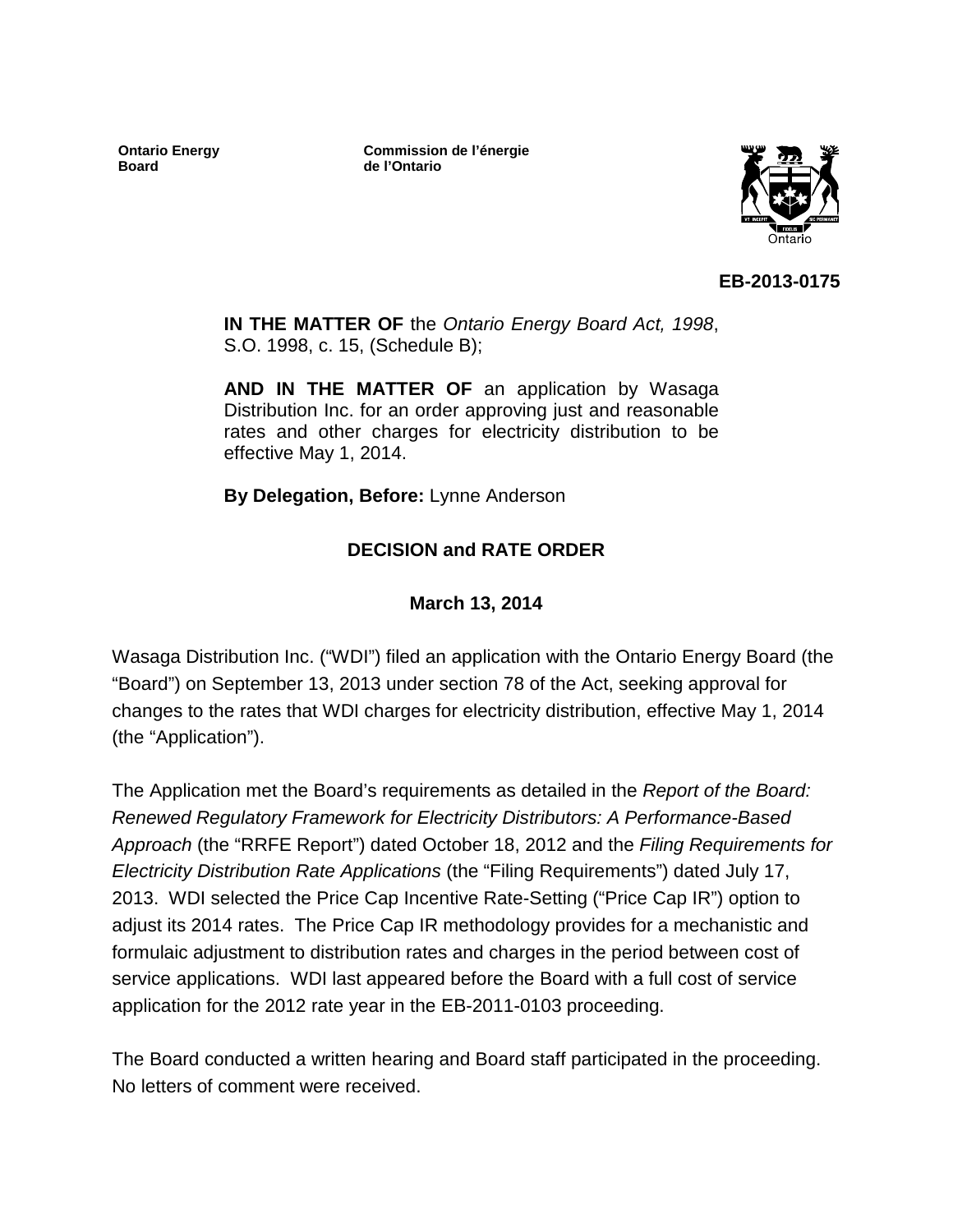While I have considered the entire record in this proceeding, I have made reference only to such evidence as is necessary to provide context to my findings. The following issues are addressed in this Decision and Rate Order:

- Price Cap Index Adjustment;
- Rural or Remote Electricity Rate Protection Charge;
- Retail Transmission Service Rates; and
- Review and Disposition of Group 1 Deferral and Variance Account Balances.

### **Price Cap Index Adjustment**

The Board issued the *Report on Rate Setting Parameters and Benchmarking under the Renewed Regulatory Framework for Ontario's Electricity Distributors* (the "Price Cap IR Report") which provides the 2014 rate adjustment parameters for distribution companies selecting either the Price Cap IR or Annual IR Index option.

Distribution rates under the Price Cap IR option are adjusted by an inflation factor, less a productivity factor and a stretch factor. The inflation factor for 2014 rates is 1.7%. Based on the total cost benchmarking model developed by Pacific Economics Group Research, LLC, the Board determined that the appropriate value for the productivity factor is zero percent. The Board also determined that the stretch factor can range from 0.0% to 0.6% for distributors selecting the Price Cap IR option, assigned based on a distributor's cost evaluation ranking. In the Price Cap IR Report, the Board assigned WDI a stretch factor of 0.0%.

As a result, the net price cap index adjustment for WDI is 1.7% (i.e. 1.7% -  $(0\% + 0\%)$ ). The price cap index adjustment applies to distribution rates (fixed and variable charges) uniformly across all customer classes. The price cap index adjustment does not apply to the components of delivery rates set out in the list below.

- Rate Riders;
- Rate Adders;
- Low Voltage Service Charges;
- Retail Transmission Service Rates:
- Wholesale Market Service Rate;
- Rural or Remote Electricity Rate Protection Charge;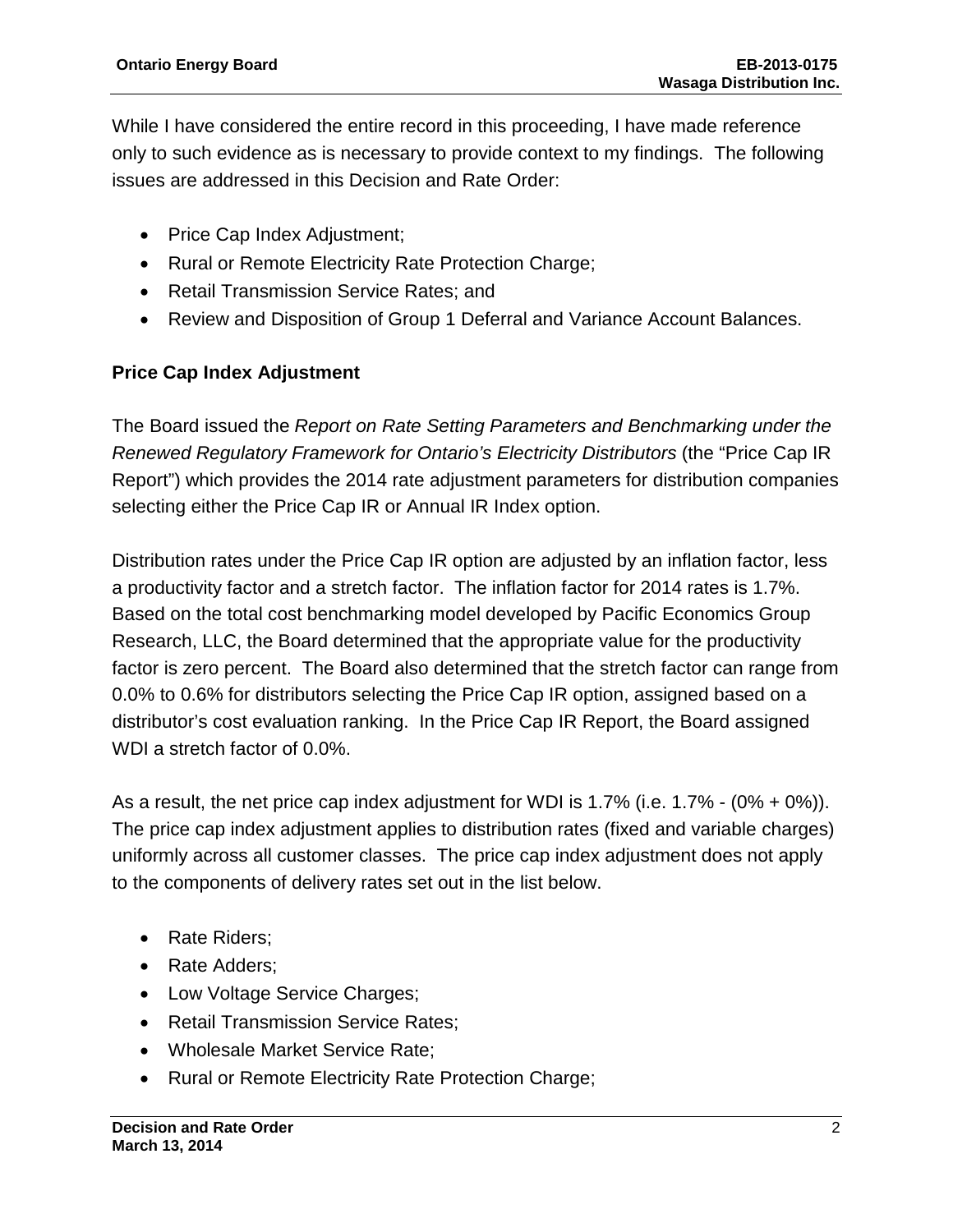- Standard Supply Service Administrative Charge;
- Transformation and Primary Metering Allowances;
- Loss Factors;
- Specific Service Charges;
- MicroFit Charge; and
- Retail Service Charges.

### **Rural or Remote Electricity Rate Protection Charge**

The Board issued a Decision and Rate Order (EB-2013-0396) establishing the Rural or Remote Electricity Rate Protection ("RRRP") benefit and charge for 2014. The Board determined that the RRRP charge to be paid by all rate-regulated distributors and collected by the Independent Electricity System Operator ("IESO") shall be increased to \$0.0013 per kWh effective May 1, 2014, from the current \$0.0012 per kWh. The draft Tariff of Rates and Charges flowing from this Decision and Rate Order reflects the new RRRP charge.

### **Retail Transmission Service Rates**

Electricity distributors are charged for transmission costs at the wholesale level and then pass on these charges to their distribution customers through the Retail Transmission Service Rates ("RTSRs"). Variance accounts are used to capture differences in the rate that a distributor pays for wholesale transmission service compared to the retail rate that the distributor is authorized to charge when billing its customers (i.e. variance Accounts 1584 and 1586).

The Board issued revision 3.0 of the *Guideline G-2008-0001 - Electricity Distribution Retail Transmission Service Rates* (the "RTSR Guideline") which outlines the information that the Board requires electricity distributors to file to adjust their RTSRs for 2014. The RTSR Guideline requires electricity distributors to adjust their RTSRs based on a comparison of historical transmission costs adjusted for the new Uniform Transmission Rates ("UTR") levels and the revenues generated under existing RTSRs. Similarly, embedded distributors, such as WDI, must adjust their RTSRs to reflect any changes to the applicable Sub-Transmission RTSRs of their host distributor(s), e.g. Hydro One Networks Inc.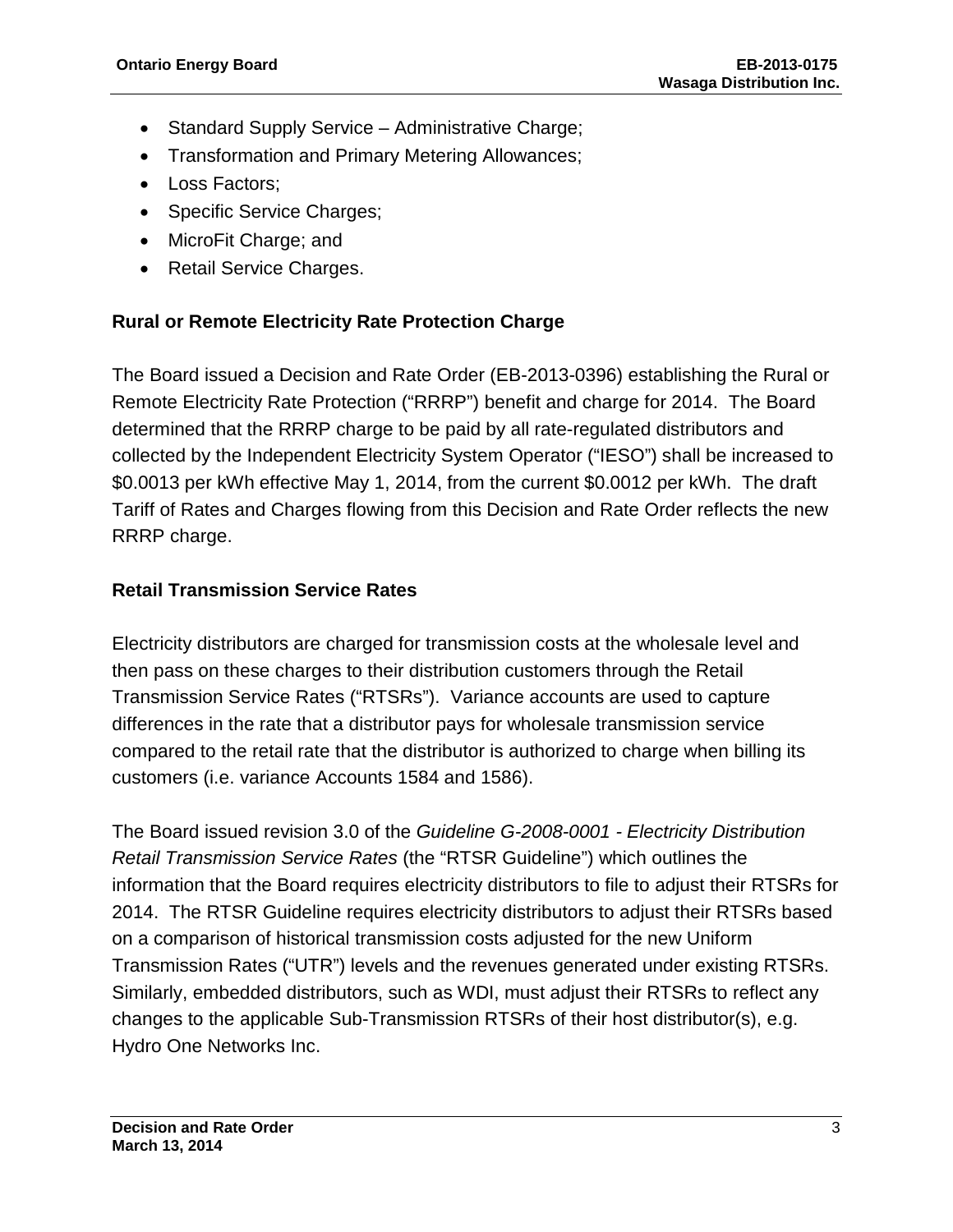The Board approved new rates for Hydro One's Sub-Transmission class, including the applicable RTSRs, effective January 1, 2014 (EB-2013-0141), as shown in the following table.

| <b>Network Service Rate</b>                   | \$3.23 per kW |
|-----------------------------------------------|---------------|
| <b>Connection Service Rates</b>               |               |
| <b>Line Connection Service Rate</b>           | \$0.65 per kW |
| <b>Transformation Connection Service Rate</b> | \$1.62 per kW |

### **2014 Sub-Transmission RTSRs**

I find that these 2014 Sub-Transmission class RTSRs are to be incorporated into the calculation of WDI's RTSRs. Accordingly the rate models that accompany this Decision and Rate Order have been updated to include these rates.

### **Review and Disposition of Group 1 Deferral and Variance Account Balances**

The *Report of the Board on Electricity Distributors' Deferral and Variance Account Review Initiative* provides that, during the IRM plan term, the distributor's Group 1 account balances will be reviewed and disposed if the preset disposition threshold of \$0.001 per kWh (debit or credit) is exceeded. The onus is on the distributor to justify why any account balance in excess of the threshold should not be disposed.

WDI's 2012 actual year-end total balance for Group 1 accounts including interest projected to April 30, 2014 is a credit of \$815,907. This amount results in a total credit claim of \$0.0065 per kWh, which exceeds the preset disposition threshold. WDI proposed to dispose of this credit amount over a two-year period to minimize rate shock for WDI's customers.

In its submission, Board staff noted that the principal amounts as of December 31, 2012 reconcile with the amounts reported as part of the *Reporting and Record-keeping Requirements*. Board staff submitted that the default disposition period for Group 1 accounts is one year. Board staff also noted that in the past, the Board has made decisions which deviate from that report when it deemed it to be in the in the public interest. Board staff submitted that the two-year disposition period requested by WDI would strike a balance between inter-generational inequity and rate volatility.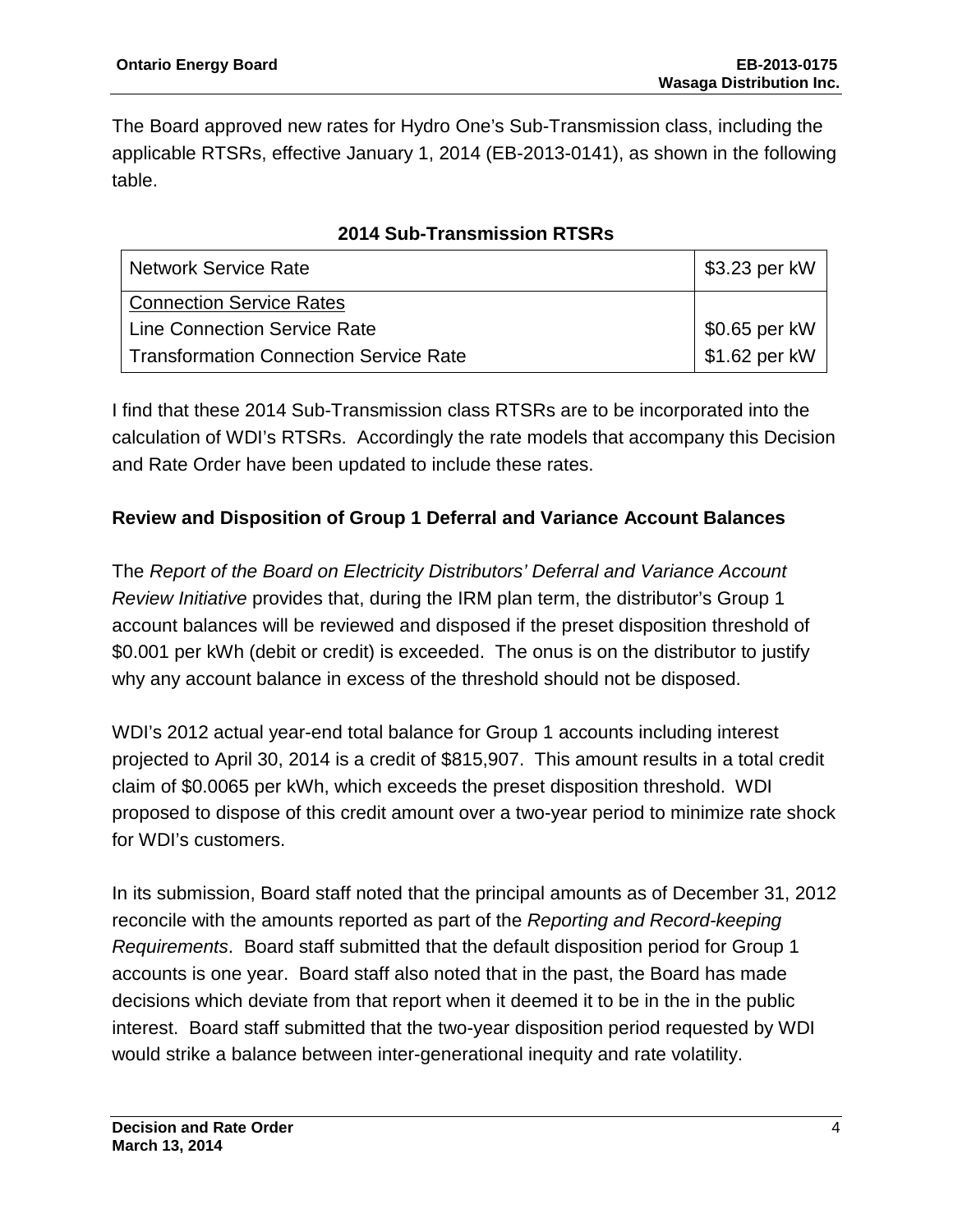I approve the disposition of a credit balance of \$815,907 as of December 31, 2012, including interest projected to April 30, 2014 for Group 1 accounts. These balances are to be disposed over a two-year period from May 1, 2014 to April 30, 2015. I note that the total credit claim of \$0.0065 per kWh is more than six times larger than the disposition threshold established by the Board, and therefore is a significant amount. A two year disposition period provides a balance between the objective of returning the funds to customers as soon as possible, and smoothing the rate impacts to customers and the cashflow impact to WDI.

The table below identifies the principal and interest amounts approved for disposition for Group 1 accounts.

| <b>Account Name</b>                                                | <b>Account</b><br><b>Number</b> | <b>Principal Balance</b><br>A | <b>Interest Balance</b><br>в | <b>Total Claim</b><br>$C = A + B$ |
|--------------------------------------------------------------------|---------------------------------|-------------------------------|------------------------------|-----------------------------------|
| LV Variance Account                                                | 1550                            | \$36,050                      | \$746                        | \$36,796                          |
| RSVA - Wholesale Market Service Charge                             | 1580                            | $-$154,557$                   | $-$7,124$                    | $-$161,681$                       |
| RSVA - Retail Transmission Network Charge                          | 1584                            | $-$ \$184,599                 | $-$7,067$                    | $-$191,666$                       |
| RSVA - Retail Transmission Connection Charge                       | 1586                            | $-$105,263$                   | $-$7,312$                    | $-$112,575$                       |
| RSVA - Power                                                       | 1588                            | $-$724,666$                   | -\$44,295                    | $-$ \$768,961                     |
| RSVA - Global Adjustment                                           | 1589                            | \$360,163                     | \$22,017                     | \$382,180                         |
| <b>Total Group 1 Excluding</b><br>Global Adjustment - Account 1589 |                                 |                               |                              | $-$1,198,087$                     |
| <b>Total Group 1</b>                                               |                                 |                               |                              | $-$ \$815,907                     |

### **Group 1 Deferral and Variance Account Balances**

The balance of each Group 1 account approved for disposition shall be transferred to the applicable principal and interest carrying charge sub-accounts of Account 1595 pursuant to the requirements specified in Article 220, Account Descriptions, of the *Accounting Procedures Handbook for Electricity Distributors*. The date of the transfer must be the same as the effective date for the associated rates, generally, the start of the rate year. WDI should ensure these adjustments are included in the reporting period ending June 30, 2014 (Quarter 2).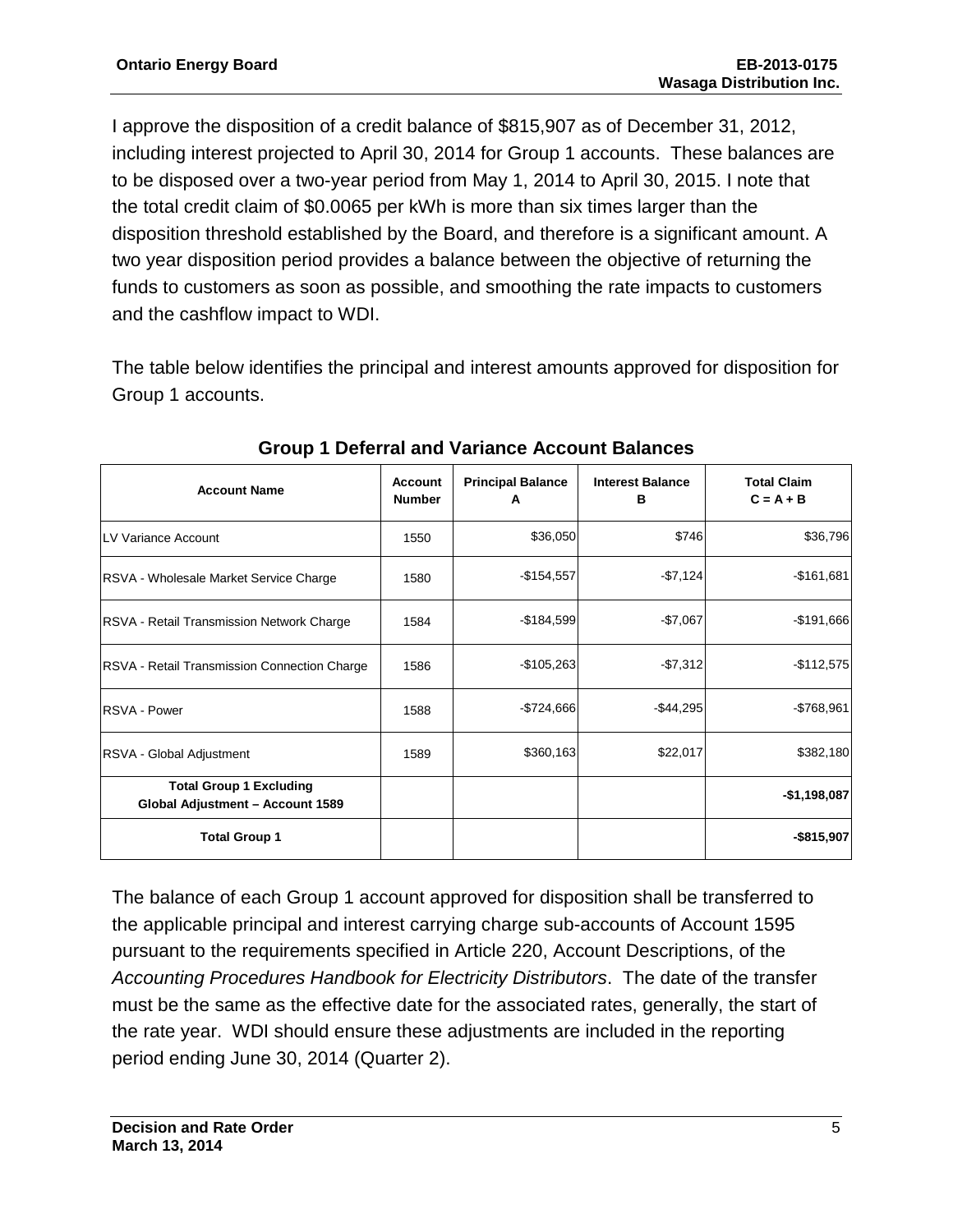### **Rate Model**

With this Decision and Rate Order, the Board is providing WDI with a rate model, applicable supporting models and a draft Tariff of Rates and Charges (Appendix A). The Board also reviewed the entries in the rate model to ensure that they were in accordance with the 2013 Board approved Tariff of Rates and Charges and the rate model was adjusted, where applicable, to correct any discrepancies.

### **THE BOARD ORDERS THAT:**

- 1. WDI's new distribution rates shall be effective May 1, 2014.
- 2. WDI shall review the draft Tariff of Rates and Charges set out in Appendix A and shall file with the Board, as applicable, a written confirmation of its completeness and accuracy, or provide a detailed explanation of any inaccuracies or missing information, within **7 days** of the date of issuance of this Decision and Rate Order.
- 3. If the Board does not receive a submission from WDI to the effect that inaccuracies were found or information was missing pursuant to item 2 of this Decision and Rate Order, the draft Tariff of Rates and Charges set out in Appendix A of this Decision and Rate Order will become final. WDI shall notify its customers of the rate changes no later than the delivery of the first bill reflecting the new rates.
- 4. If the Board receives a submission from WDI to the effect that inaccuracies were found or information was missing pursuant to item 2 of this Decision and Rate Order, the Board will consider the submission of WDI prior to issuing a final Tariff of Rates and Charges.
- 5. WDI shall pay the Board's costs incidental to this proceeding upon receipt of the Board's invoice.

All filings to the Board must quote file number **EB-2013-0175,** be made through the Board's web portal at https://www.pes.ontarioenergyboard.ca/eservice/ and consist of two paper copies and one electronic copy in searchable / unrestricted PDF format. Filings must clearly state the sender's name, postal address and telephone number, fax number and e-mail address. Parties must use the document naming conventions and document submission standards outlined in the RESS Document Guideline found at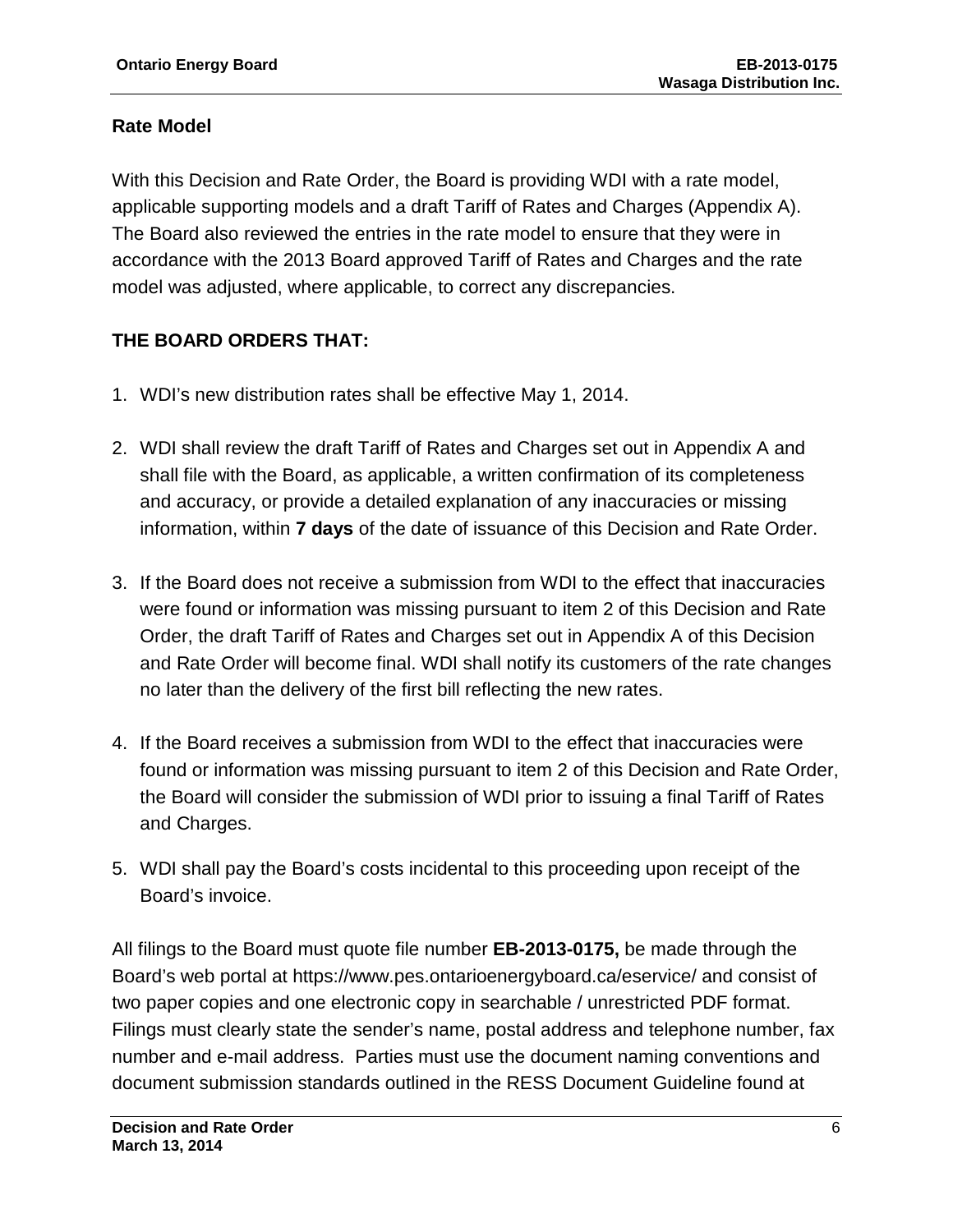[www.ontarioenergyboard.ca.](http://www.ontarioenergyboard.ca/) If the web portal is not available parties may email their document to **BoardSec@ontarioenergyboard.ca**. Those who do not have internet access are required to submit all filings on a CD in PDF format, along with two paper copies. Those who do not have computer access are required to file 2 paper copies.

**DATED** at Toronto, March 13, 2014

### **ONTARIO ENERGY BOARD**

*Original Signed By*

Kirsten Walli Board Secretary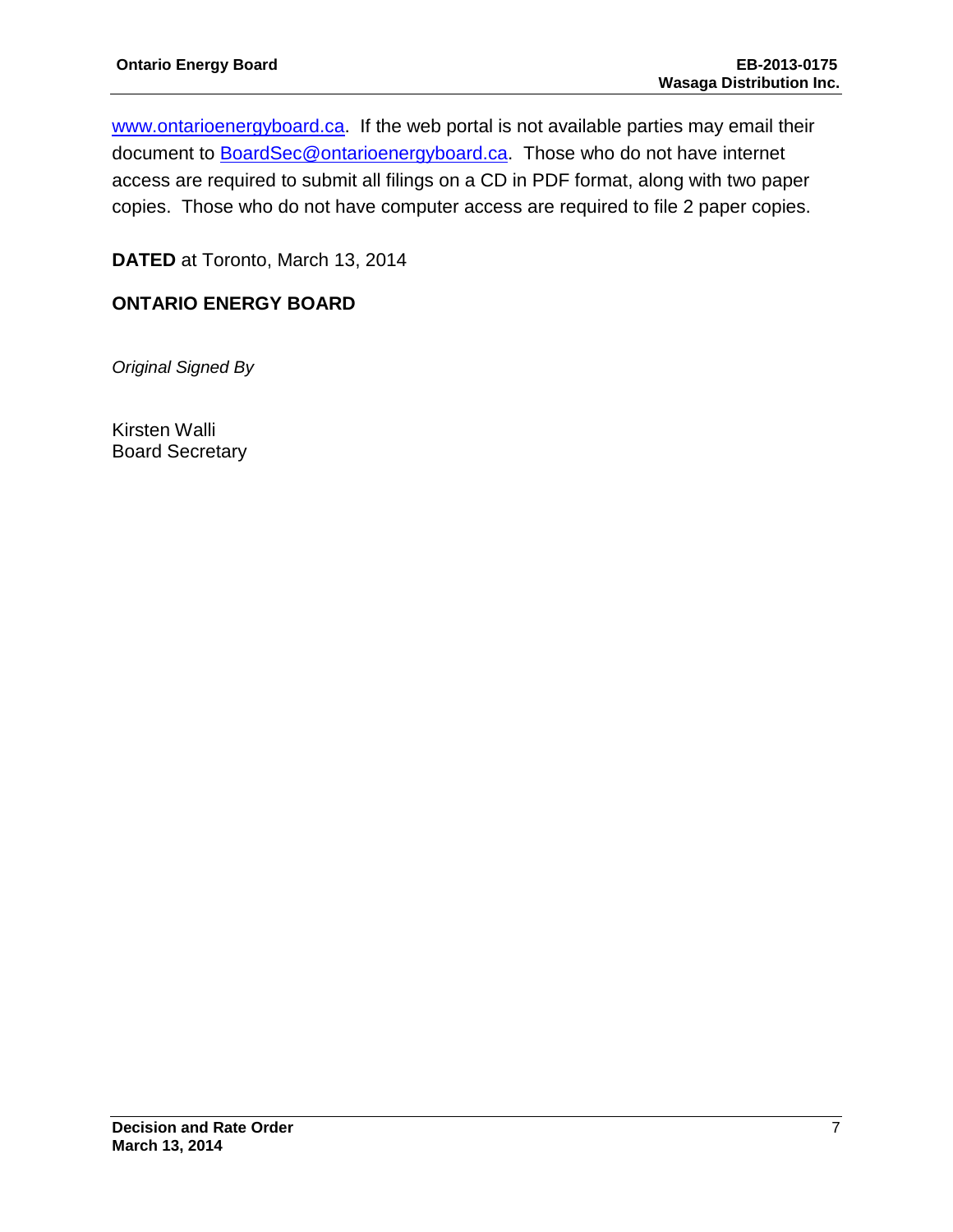**Appendix A To Decision and Rate Order Draft Tariff of Rates and Charges Board File No: EB-2013-0175 DATED: March 13, 2014**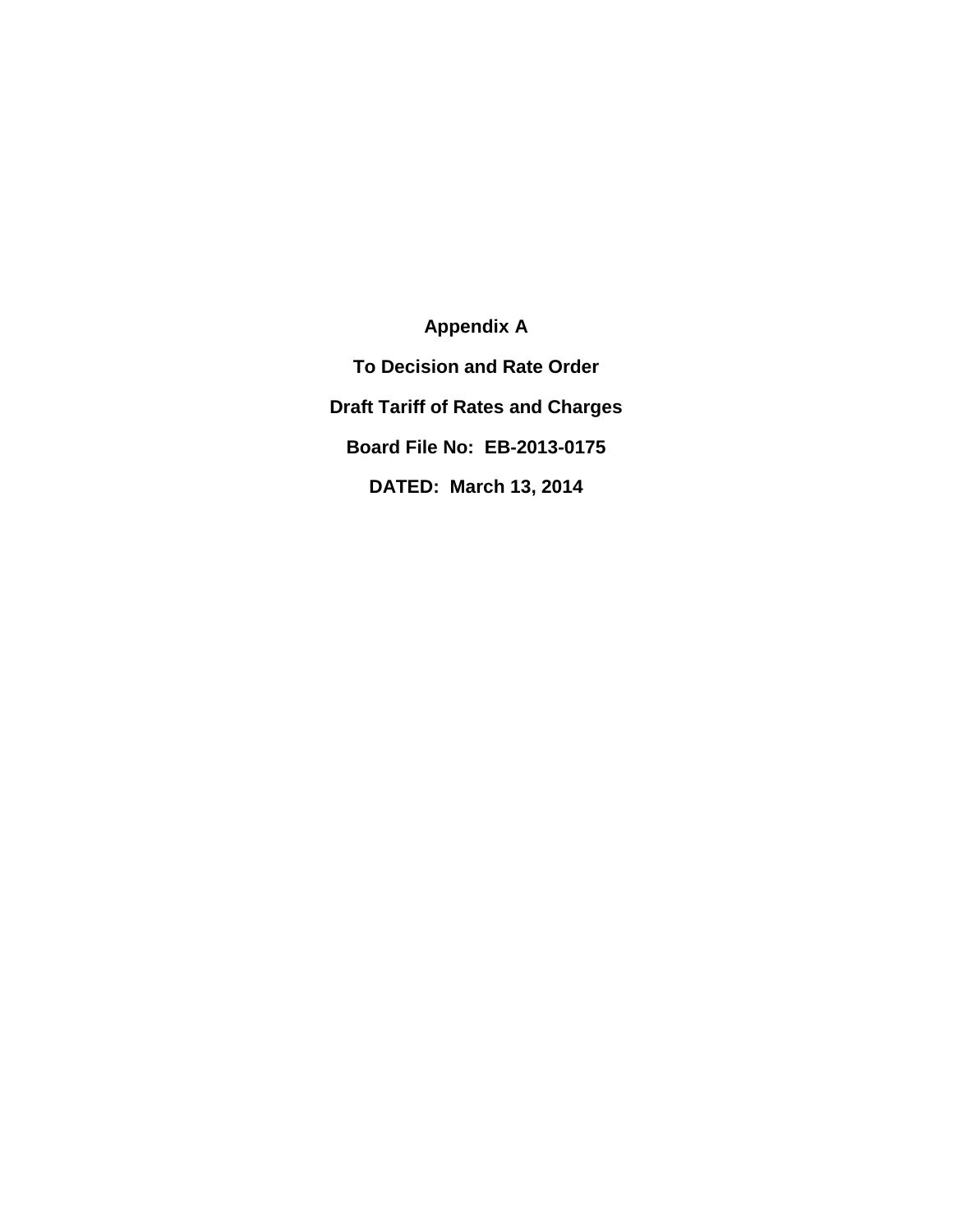**This schedule supersedes and replaces all previously approved schedules of Rates, Charges and Loss Factors**

**EB-2013-0175**

### **RESIDENTIAL SERVICE CLASSIFICATION**

This classification refers to an account taking electricity at 750 volts or less where the electricity is used exclusively in a separately metered living accommodation. Customers shall be residing in single-dwelling units that consist of a detached house or one unit of a semi-detached, duplex, triplex or quadruplex house, with a residential zoning. Separately metered dwellings within a town house complex or apartment building also qualify as residential customers. Further servicing details are available in the distributor's Conditions of Service.

### **APPLICATION**

The application of these rates and charges shall be in accordance with the Licence of the Distributor and any Code or Order of the Board, and amendments thereto as approved by the Board, which may be applicable to the administration of this schedule.

No rates and charges for the distribution of electricity and charges to meet the costs of any work or service done or furnished for the purpose of the distribution of electricity shall be made except as permitted by this schedule, unless required by the Distributor's Licence or a Code or Order of the Board, and amendments thereto as approved by the Board, or as specified herein.

Unless specifically noted, this schedule does not contain any charges for the electricity commodity, be it under the Regulated Price Plan, a contract with a retailer or a wholesale market price, as applicable. In addition, the charges in the MONTHLY RATES AND CHARGES – Regulatory Component of this schedule do not apply to a customer that is an embedded wholesale market participant.

It should be noted that this schedule does list any charges, assessments or credits that are required by law to be invoiced by a distributor and that are not subject to Board approval, such as the Debt Retirement Charge, the Global Adjustment, the Ontario Clean Energy Benefit and HST.

### **MONTHLY RATES AND CHARGES - Delivery Component**

Standard Supply Service - Administrative Charge (if applicable)

| Service Charge                                                                                           | S      | 11.39    |
|----------------------------------------------------------------------------------------------------------|--------|----------|
| Rate Rider for Smart Metering Entity Charge - effective until October 31, 2018                           |        | 0.79     |
| <b>Distribution Volumetric Rate</b>                                                                      | \$/kWh | 0.0142   |
| Low Voltage Service Rate                                                                                 | \$/kWh | 0.0019   |
| Rate Rider for Disposition of Deferral/Variance Accounts (2011) - effective until April 30, 2016         | \$/kWh | (0.0020) |
| Rate Rider for Disposition of Global Adjustment Sub-Account (2011) - effective until April 30, 2016      |        |          |
| Applicable only for Non-RPP Customers                                                                    | \$/kWh | 0.0141   |
| Rate Rider for Disposition of Deferral/Variance Accounts (2012) - effective until April 30, 2015         | \$/kWh | (0.0142) |
| Rate Rider for Disposition of Global Adjustment Sub-Account (2012) - effective until April 30, 2015      |        |          |
| Applicable only for Non-RPP Customers                                                                    | \$/kWh | 0.0255   |
| Rate Rider for Disposition of Deferral/Variance Accounts (2014) - effective until April 30, 2016         | \$/kWh | (0.0048) |
| Rate Rider for Disposition of Global Adjustment Account (2014) - effective until April 30, 2016          |        |          |
| Applicable only for Non-RPP Customers                                                                    | \$/kWh | 0.0069   |
| Rate Rider for Reversal of Deferral/Variance Account Disposition (2011) - effective until April 30, 2015 | \$/kWh | 0.0003   |
| Retail Transmission Rate - Network Service Rate                                                          | \$/kWh | 0.0076   |
| Retail Transmission Rate - Line and Transformation Connection Service Rate                               | \$/kWh | 0.0051   |
| <b>MONTHLY RATES AND CHARGES - Regulatory Component</b>                                                  |        |          |
| Wholesale Market Service Rate                                                                            | \$/kWh | 0.0044   |
| Rural or Remote Electricity Rate Protection Charge (RRRP)                                                | \$/kWh | 0.0013   |

\$ 0.25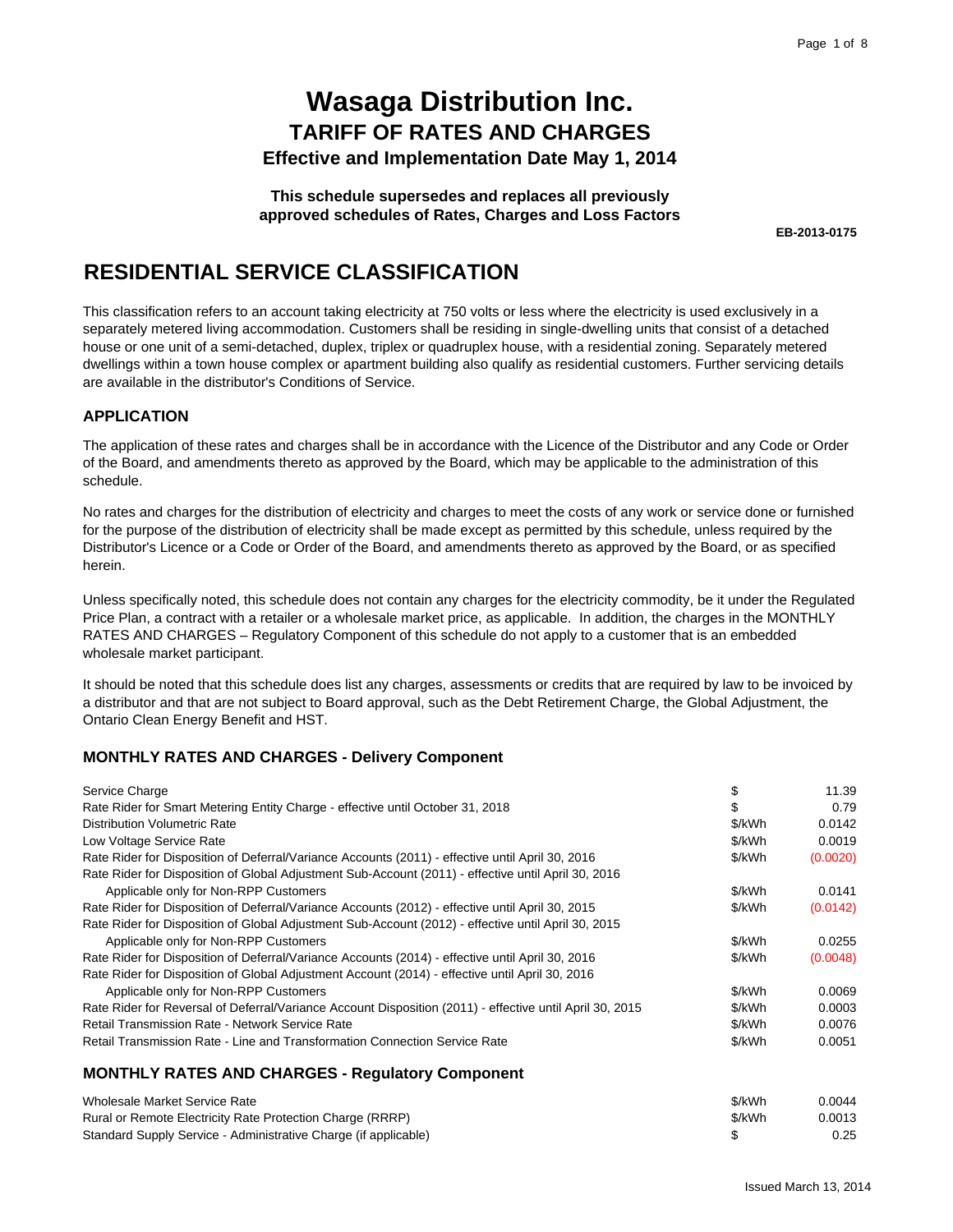#### **This schedule supersedes and replaces all previously approved schedules of Rates, Charges and Loss Factors**

**EB-2013-0175**

### **GENERAL SERVICE LESS THAN 50 KW SERVICE CLASSIFICATION**

This classification refers to a non residential account taking electricity at 750 volts or less whose monthly average peak demand is less than, or is forecast to be less than, 50 kW. Further servicing details are available in the distributor's Conditions of Service.

#### **APPLICATION**

The application of these rates and charges shall be in accordance with the Licence of the Distributor and any Code or Order of the Board, and amendments thereto as approved by the Board, which may be applicable to the administration of this schedule.

No rates and charges for the distribution of electricity and charges to meet the costs of any work or service done or furnished for the purpose of the distribution of electricity shall be made except as permitted by this schedule, unless required by the Distributor's Licence or a Code or Order of the Board, and amendments thereto as approved by the Board, or as specified herein.

Unless specifically noted, this schedule does not contain any charges for the electricity commodity, be it under the Regulated Price Plan, a contract with a retailer or a wholesale market price, as applicable. In addition, the charges in the MONTHLY RATES AND CHARGES – Regulatory Component of this schedule do not apply to a customer that is an embedded wholesale market participant.

It should be noted that this schedule does list any charges, assessments or credits that are required by law to be invoiced by a distributor and that are not subject to Board approval, such as the Debt Retirement Charge, the Global Adjustment, the Ontario Clean Energy Benefit and HST.

### **MONTHLY RATES AND CHARGES - Delivery Component**

| Service Charge                                                                                           | \$     | 13.33    |
|----------------------------------------------------------------------------------------------------------|--------|----------|
| Rate Rider for Smart Metering Entity Charge - effective until October 31, 2018                           | S      | 0.79     |
| <b>Distribution Volumetric Rate</b>                                                                      | \$/kWh | 0.0135   |
| Low Voltage Service Rate                                                                                 | \$/kWh | 0.0016   |
| Rate Rider for Disposition of Deferral/Variance Accounts (2011) - effective until April 30, 2016         | \$/kWh | (0.0020) |
| Rate Rider for Disposition of Global Adjustment Sub-Account (2011) - effective until April 30, 2016      |        |          |
| Applicable only for Non-RPP Customers                                                                    | \$/kWh | 0.0141   |
| Rate Rider for Disposition of Deferral/Variance Accounts (2012) - effective until April 30, 2015         | \$/kWh | (0.0144) |
| Rate Rider for Disposition of Global Adjustment Sub-Account (2012) - effective until April 30, 2015      |        |          |
| Applicable only for Non-RPP Customers                                                                    | \$/kWh | 0.0255   |
| Rate Rider for Disposition of Deferral/Variance Accounts (2014) - effective until April 30, 2016         | \$/kWh | (0.0048) |
| Rate Rider for Disposition of Global Adjustment Account (2014) - effective until April 30, 2016          |        |          |
| Applicable only for Non-RPP Customers                                                                    | \$/kWh | 0.0069   |
| Rate Rider for Reversal of Deferral/Variance Account Disposition (2011) - effective until April 30, 2015 | \$/kWh | 0.0009   |
| Retail Transmission Rate - Network Service Rate                                                          | \$/kWh | 0.0068   |
| Retail Transmission Rate - Line and Transformation Connection Service Rate                               | \$/kWh | 0.0044   |
| <b>MONTHLY RATES AND CHARGES - Regulatory Component</b>                                                  |        |          |

| Wholesale Market Service Rate                                   | \$/kWh | 0.0044 |
|-----------------------------------------------------------------|--------|--------|
| Rural or Remote Electricity Rate Protection Charge (RRRP)       | \$/kWh | 0.0013 |
| Standard Supply Service - Administrative Charge (if applicable) |        | 0.25   |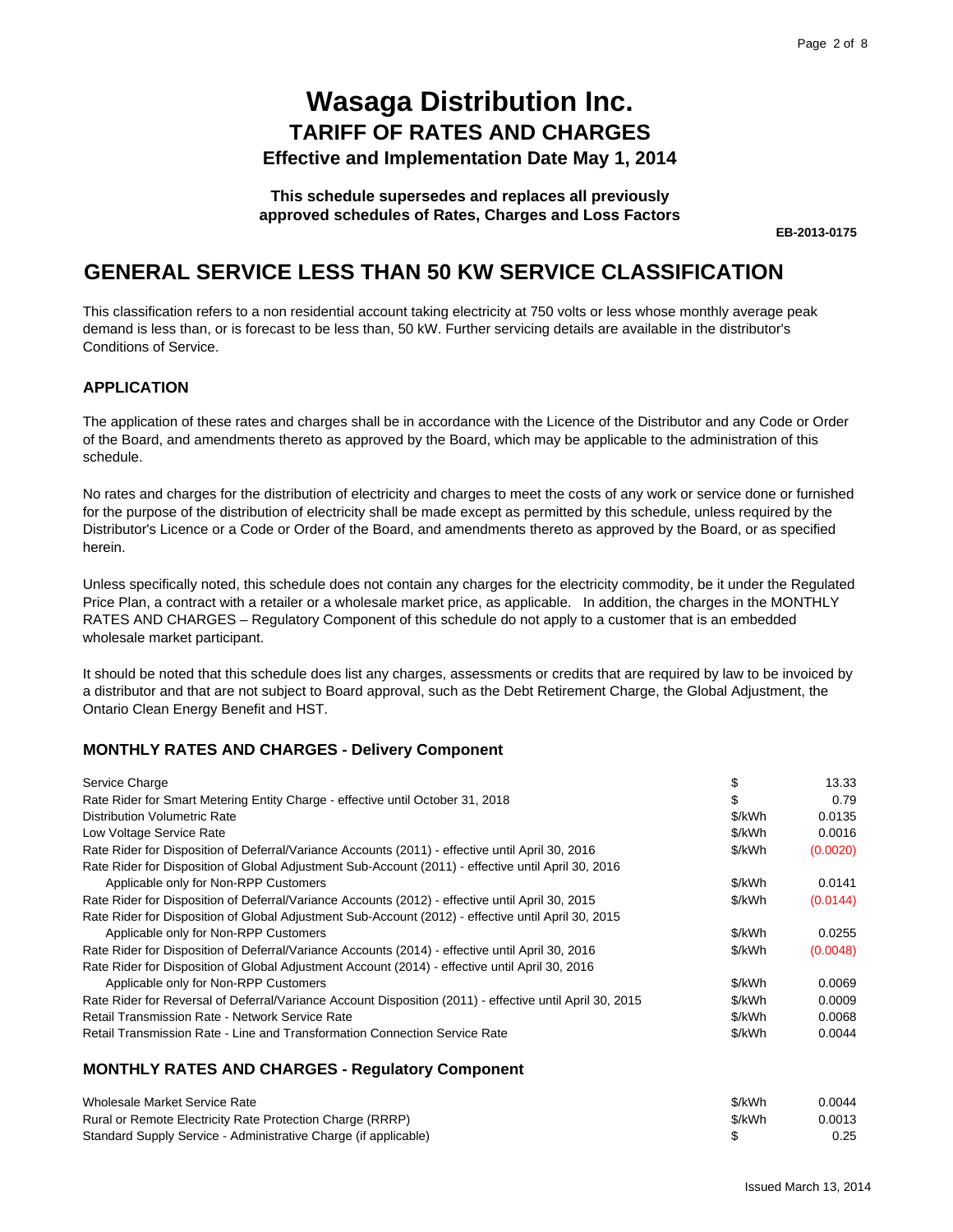#### **This schedule supersedes and replaces all previously approved schedules of Rates, Charges and Loss Factors**

**EB-2013-0175**

### **GENERAL SERVICE 50 TO 4,999 KW SERVICE CLASSIFICATION**

This classification refers to a non residential account whose monthly average peak demand is equal to or greater than, or is forecast to be equal to or greater than, 50 kW but less than 5,000 kW. Further servicing details are available in the distributor's Conditions of Service.

### **APPLICATION**

The application of these rates and charges shall be in accordance with the Licence of the Distributor and any Code or Order of the Board, and amendments thereto as approved by the Board, which may be applicable to the administration of this schedule.

No rates and charges for the distribution of electricity and charges to meet the costs of any work or service done or furnished for the purpose of the distribution of electricity shall be made except as permitted by this schedule, unless required by the Distributor's Licence or a Code or Order of the Board, and amendments thereto as approved by the Board, or as specified herein.

Unless specifically noted, this schedule does not contain any charges for the electricity commodity, be it under the Regulated Price Plan, a contract with a retailer or a wholesale market price, as applicable. In addition, the charges in the MONTHLY RATES AND CHARGES – Regulatory Component of this schedule do not apply to a customer that is an embedded wholesale market participant.

It should be noted that this schedule does list any charges, assessments or credits that are required by law to be invoiced by a distributor and that are not subject to Board approval, such as the Debt Retirement Charge, the Global Adjustment, the Ontario Clean Energy Benefit and HST.

### **MONTHLY RATES AND CHARGES - Delivery Component**

| Service Charge                                                                                           | \$                | 30.56    |
|----------------------------------------------------------------------------------------------------------|-------------------|----------|
| <b>Distribution Volumetric Rate</b>                                                                      | \$/kW             | 4.6376   |
| Low Voltage Service Rate                                                                                 | \$/kW             | 0.5944   |
| Rate Rider for Disposition of Deferral/Variance Accounts (2011) - effective until April 30, 2016         | \$/kW             | (1.2127) |
| Rate Rider for Disposition of Global Adjustment Sub-Account (2011) - effective until April 30, 2016      |                   |          |
| Applicable only for Non-RPP Customers                                                                    | \$/kW             | 8.5730   |
| Rate Rider for Disposition of Deferral/Variance Accounts (2012) - effective until April 30, 2015         | \$/kW             | (5.9140) |
| Rate Rider for Disposition of Global Adjustment Sub-Account (2012) - effective until April 30, 2015      |                   |          |
| Applicable only for Non-RPP Customers                                                                    | \$/kW             | 10.3487  |
| Rate Rider for Disposition of Deferral/Variance Accounts (2014) - effective until April 30, 2016         | \$/kW             | (1.8780) |
| Rate Rider for Disposition of Global Adjustment Account (2014) - effective until April 30, 2016          |                   |          |
| Applicable only for Non-RPP Customers                                                                    | \$/kW             | 2.7093   |
| Rate Rider for Reversal of Deferral/Variance Account Disposition (2011) - effective until April 30, 2015 | $\frac{1}{2}$ /kW | (3.2601) |
| <b>Retail Transmission Rate - Network Service Rate</b>                                                   | $\frac{1}{2}$ /kW | 2.8027   |
| Retail Transmission Rate - Line and Transformation Connection Service Rate                               | \$/kW             | 1.7588   |
|                                                                                                          |                   |          |

### **MONTHLY RATES AND CHARGES - Regulatory Component**

| Wholesale Market Service Rate                                   | \$/kWh | 0.0044 |
|-----------------------------------------------------------------|--------|--------|
| Rural or Remote Electricity Rate Protection Charge (RRRP)       | \$/kWh | 0.0013 |
| Standard Supply Service - Administrative Charge (if applicable) |        | 0.25   |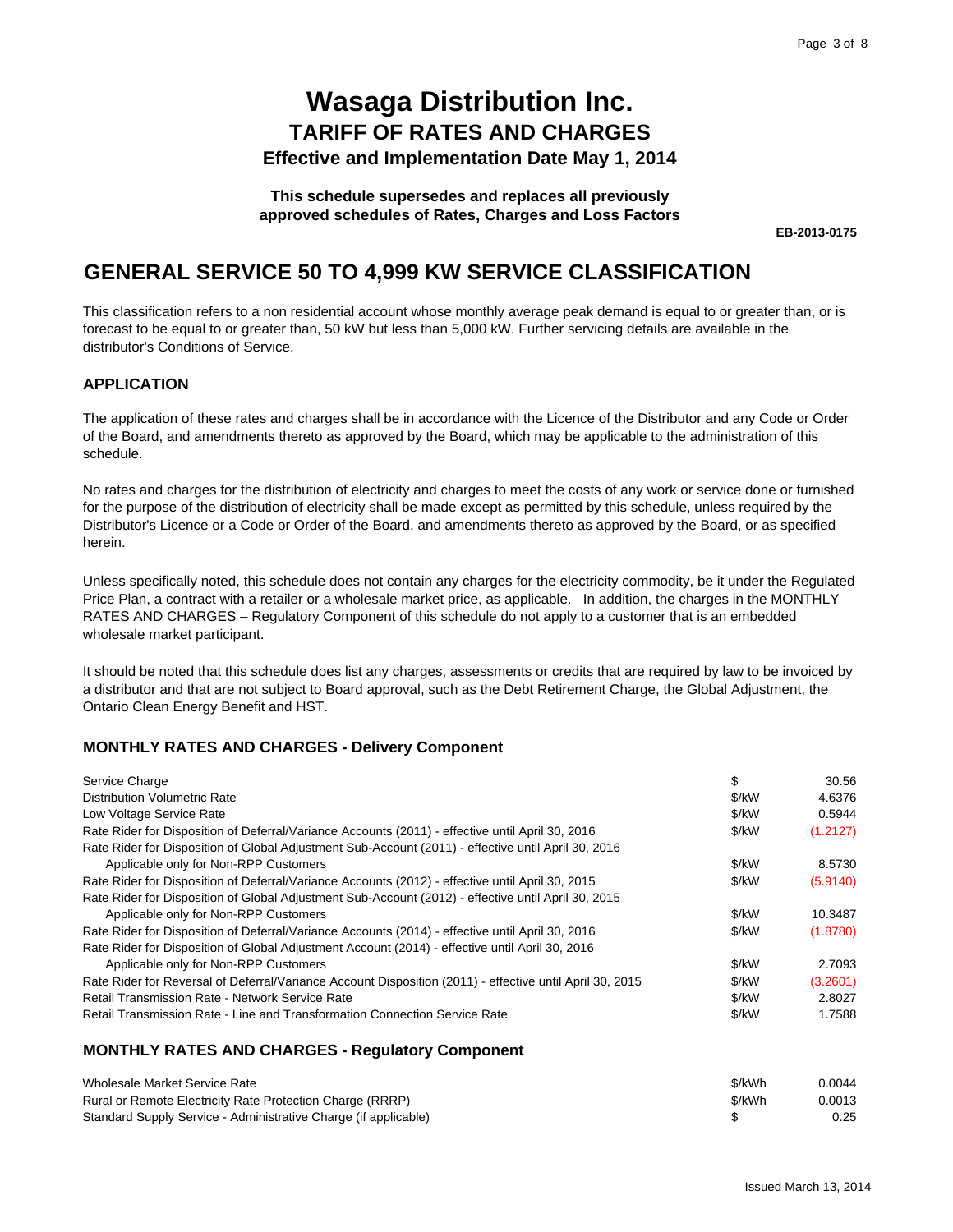#### **This schedule supersedes and replaces all previously approved schedules of Rates, Charges and Loss Factors**

**EB-2013-0175**

### **UNMETERED SCATTERED LOAD SERVICE CLASSIFICATION**

This application refers to an account taking electricity at 750 volts or less whose monthly average peak demand is less than, or is forecast to be less than, 50 kW and the consumption is unmetered. Such connections include cable, TV power packs, bus shelters, telephone booths, traffic lights, railway crossings, etc. The customer will provide detailed manufacturer information/documentation with regard to the electrical demand/consumption of the proposed unmetered load. Further servicing details are available in the distributor's Conditions of Service.

### **APPLICATION**

The application of these rates and charges shall be in accordance with the Licence of the Distributor and any Code or Order of the Board, and amendments thereto as approved by the Board, which may be applicable to the administration of this schedule.

No rates and charges for the distribution of electricity and charges to meet the costs of any work or service done or furnished for the purpose of the distribution of electricity shall be made except as permitted by this schedule, unless required by the Distributor's Licence or a Code or Order of the Board, and amendments thereto as approved by the Board, or as specified herein.

Unless specifically noted, this schedule does not contain any charges for the electricity commodity, be it under the Regulated Price Plan, a contract with a retailer or a wholesale market price, as applicable. In addition, the charges in the MONTHLY RATES AND CHARGES – Regulatory Component of this schedule do not apply to a customer that is an embedded wholesale market participant.

It should be noted that this schedule does list any charges, assessments or credits that are required by law to be invoiced by a distributor and that are not subject to Board approval, such as the Debt Retirement Charge, the Global Adjustment, the Ontario Clean Energy Benefit and HST.

### **MONTHLY RATES AND CHARGES - Delivery Component**

| Service Charge (per connection)                                                                          | \$     | 3.85     |
|----------------------------------------------------------------------------------------------------------|--------|----------|
| <b>Distribution Volumetric Rate</b>                                                                      | \$/kWh | 0.0077   |
| Low Voltage Service Rate                                                                                 | \$/kWh | 0.0015   |
| Rate Rider for Disposition of Deferral/Variance Accounts (2011) - effective until April 30, 2016         | \$/kWh | (0.0020) |
| Rate Rider for Disposition of Deferral/Variance Accounts (2012) - effective until April 30, 2015         | \$/kWh | (0.0145) |
| Rate Rider for Disposition of Deferral/Variance Accounts (2014) - effective until April 30, 2016         | \$/kWh | (0.0048) |
| Rate Rider for Reversal of Deferral/Variance Account Disposition (2011) - effective until April 30, 2015 | \$/kWh | 0.0020   |
| Retail Transmission Rate - Network Service Rate                                                          | \$/kWh | 0.0068   |
| Retail Transmission Rate - Line and Transformation Connection Service Rate                               | \$/kWh | 0.0044   |
|                                                                                                          |        |          |

### **MONTHLY RATES AND CHARGES - Regulatory Component**

| Wholesale Market Service Rate                                   | \$/kWh | 0.0044 |
|-----------------------------------------------------------------|--------|--------|
| Rural or Remote Electricity Rate Protection Charge (RRRP)       | \$/kWh | 0.0013 |
| Standard Supply Service - Administrative Charge (if applicable) |        | 0.25   |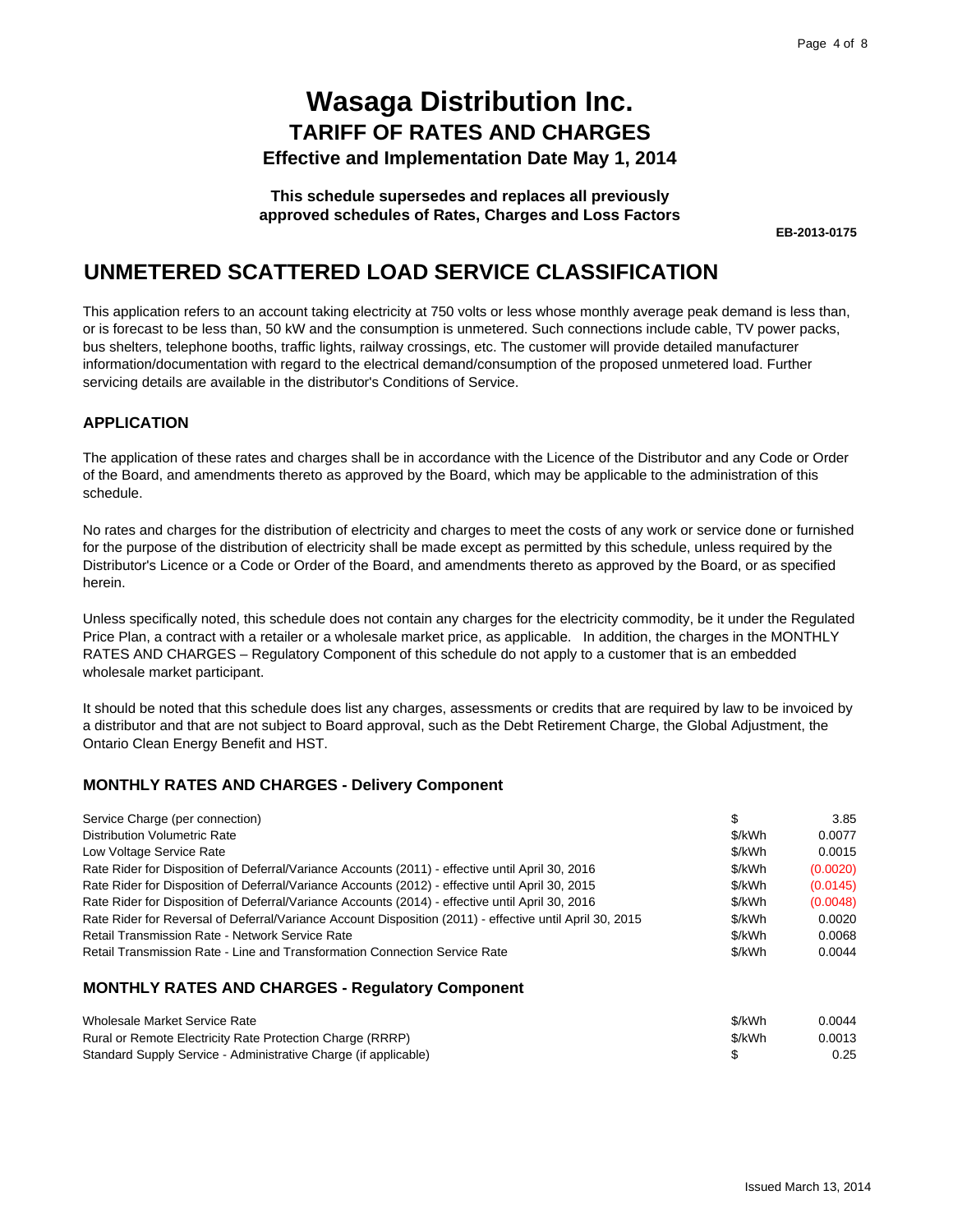**This schedule supersedes and replaces all previously approved schedules of Rates, Charges and Loss Factors**

**EB-2013-0175**

### **STREET LIGHTING SERVICE CLASSIFICATION**

This classification refers to an account for roadway lighting with a Municipality, Regional Municipality, Ministry of Transportation and private roadway lighting operation, controlled by photo cells. The consumption for these customers will be based on the calculated connected load times the required lighting times, established in the approved OEB street lighting load shape template. Further servicing details are available in the distributor's Conditions of Service.

#### **APPLICATION**

The application of these rates and charges shall be in accordance with the Licence of the Distributor and any Code or Order of the Board, and amendments thereto as approved by the Board, which may be applicable to the administration of this schedule.

No rates and charges for the distribution of electricity and charges to meet the costs of any work or service done or furnished for the purpose of the distribution of electricity shall be made except as permitted by this schedule, unless required by the Distributor's Licence or a Code or Order of the Board, and amendments thereto as approved by the Board, or as specified herein.

Unless specifically noted, this schedule does not contain any charges for the electricity commodity, be it under the Regulated Price Plan, a contract with a retailer or a wholesale market price, as applicable. In addition, the charges in the MONTHLY RATES AND CHARGES – Regulatory Component of this schedule do not apply to a customer that is an embedded wholesale market participant.

It should be noted that this schedule does list any charges, assessments or credits that are required by law to be invoiced by a distributor and that are not subject to Board approval, such as the Debt Retirement Charge, the Global Adjustment, the Ontario Clean Energy Benefit and HST.

### **MONTHLY RATES AND CHARGES - Delivery Component**

| Service Charge (per connection)                                                                          | \$    | 1.45     |
|----------------------------------------------------------------------------------------------------------|-------|----------|
| <b>Distribution Volumetric Rate</b>                                                                      | \$/kW | 0.8659   |
| Low Voltage Service Rate                                                                                 | \$/kW | 0.4595   |
| Rate Rider for Disposition of Deferral/Variance Accounts (2011) - effective until April 30, 2016         | \$/kW | (0.6695) |
| Rate Rider for Disposition of Deferral/Variance Accounts (2012) - effective until April 30, 2015         | \$/kW | (5.0420) |
| Rate Rider for Disposition of Global Adjustment Sub-Account (2012) - effective until April 30, 2015      |       |          |
| Applicable only for Non-RPP Customers                                                                    | \$/kW | 9.0416   |
| Rate Rider for Disposition of Deferral/Variance Accounts (2014) - effective until April 30, 2016         | \$/kW | (1.6907) |
| Rate Rider for Disposition of Global Adjustment Account (2014) - effective until April 30, 2016          |       |          |
| Applicable only for Non-RPP Customers                                                                    | \$/kW | 2.4391   |
| Rate Rider for Reversal of Deferral/Variance Account Disposition (2011) - effective until April 30, 2015 | \$/kW | 0.6695   |
| Retail Transmission Rate - Network Service Rate                                                          | \$/kW | 2.1138   |
| Retail Transmission Rate - Line and Transformation Connection Service Rate                               | \$/kW | 1.3596   |
| <b>MONTHLY RATES AND CHARGES - Regulatory Component</b>                                                  |       |          |

| Wholesale Market Service Rate                                   | \$/kWh | 0.0044 |
|-----------------------------------------------------------------|--------|--------|
| Rural or Remote Electricity Rate Protection Charge (RRRP)       | \$/kWh | 0.0013 |
| Standard Supply Service - Administrative Charge (if applicable) |        | 0.25   |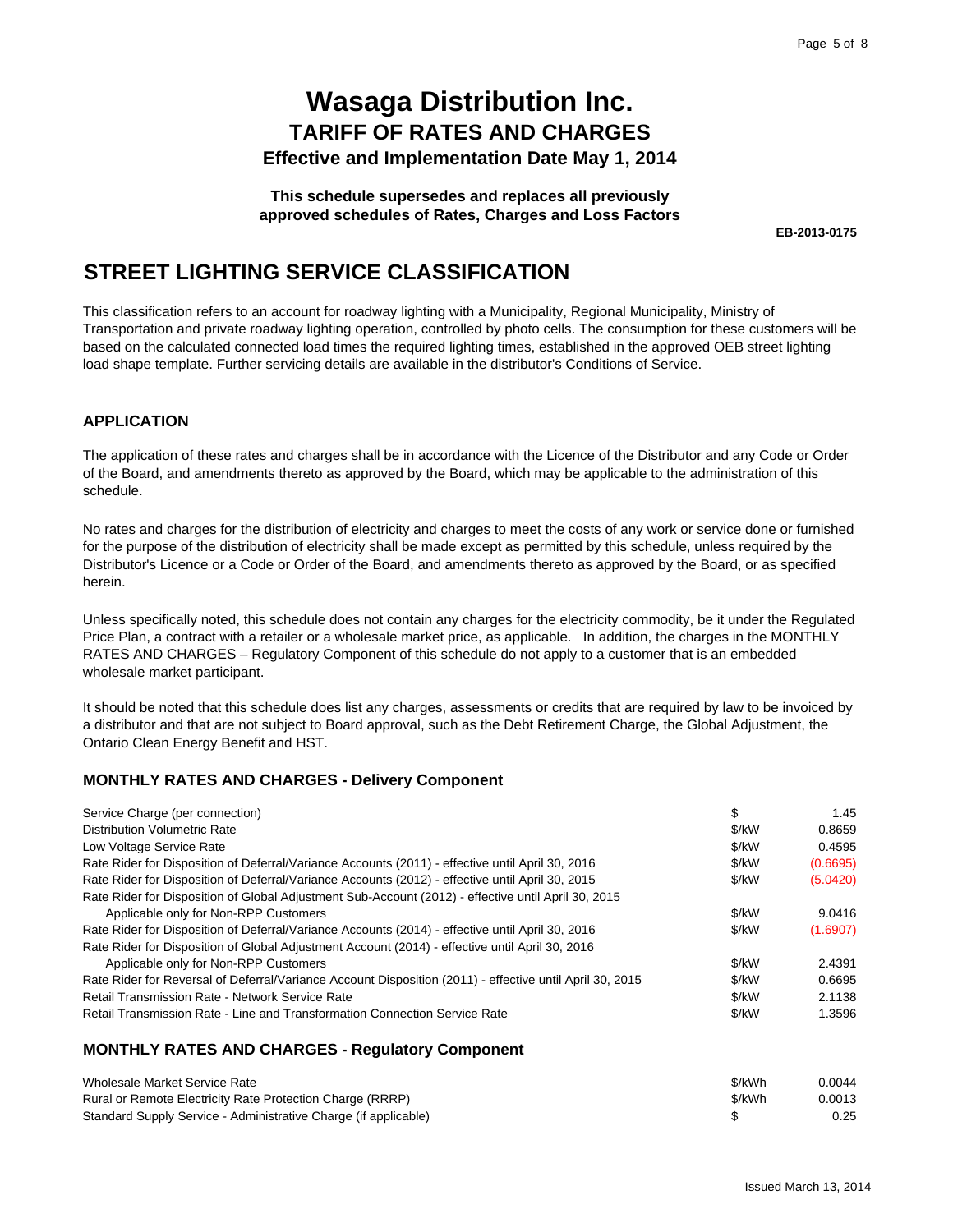#### **This schedule supersedes and replaces all previously approved schedules of Rates, Charges and Loss Factors**

**EB-2013-0175**

### **microFIT SERVICE CLASSIFICATION**

This classification applies to an electricity generation facility contracted under the Ontario Power Authority's microFIT program and connected to the distributor's distribution system. Further servicing details are available in the distributor's Conditions of Service.

### **APPLICATION**

The application of these rates and charges shall be in accordance with the Licence of the Distributor and any Code or Order of the Board, and amendments thereto as approved by the Board, which may be applicable to the administration of this schedule.

No rates and charges for the distribution of electricity and charges to meet the costs of any work or service done or furnished for the purpose of the distribution of electricity shall be made except as permitted by this schedule, unless required by the Distributor's Licence or a Code or Order of the Board, and amendments thereto as approved by the Board, or as specified herein.

Unless specifically noted, this schedule does not contain any charges for the electricity commodity, be it under the Regulated Price Plan, a contract with a retailer or a wholesale market price, as applicable.

It should be noted that this schedule does list any charges, assessments or credits that are required by law to be invoiced by a distributor and that are not subject to Board approval, such as the Debt Retirement Charge, the Global Adjustment, the Ontario Clean Energy Benefit and HST.

### **MONTHLY RATES AND CHARGES - Delivery Component**

Service Charge

\$ 5.40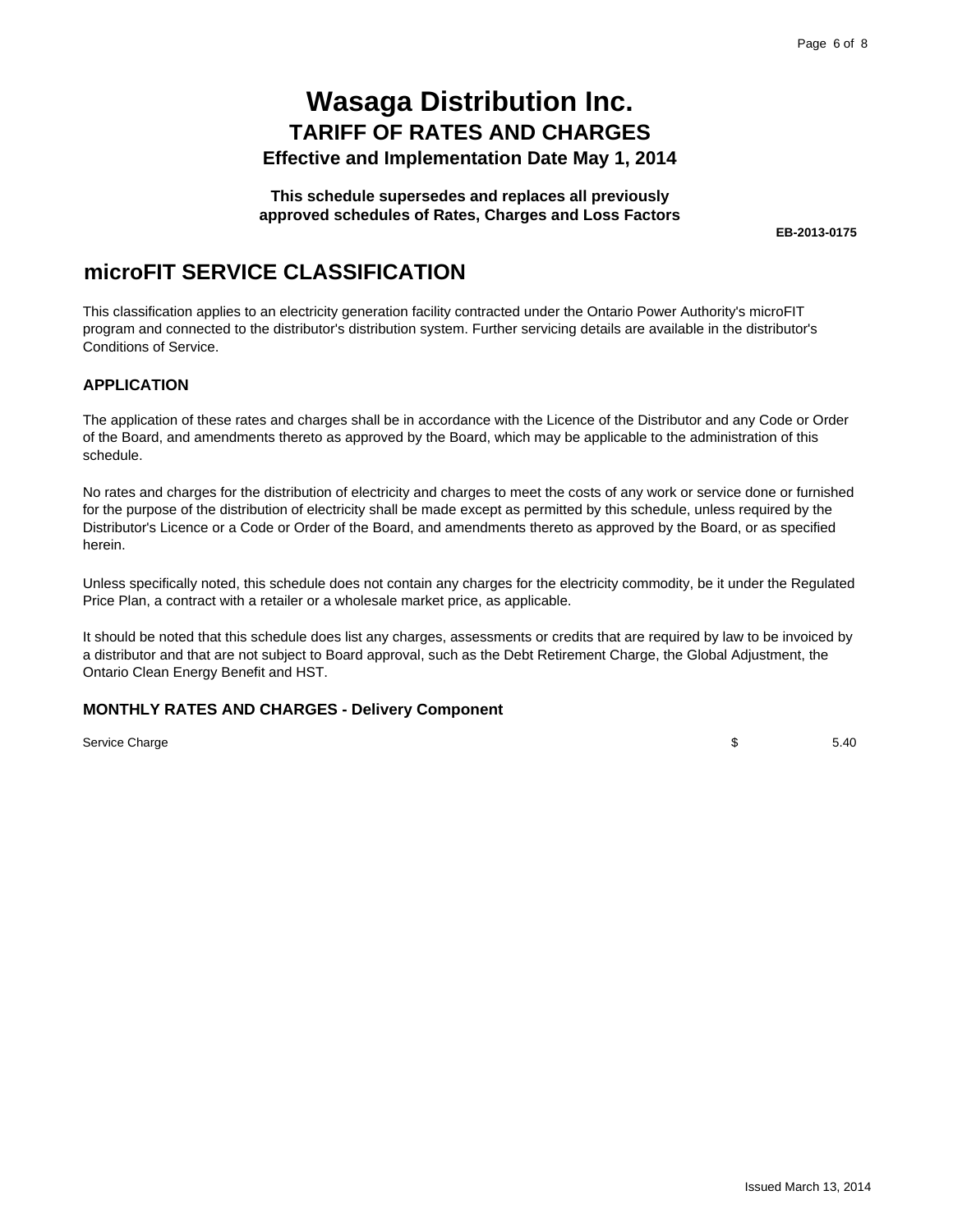#### **This schedule supersedes and replaces all previously approved schedules of Rates, Charges and Loss Factors**

**EB-2013-0175**

### **ALLOWANCES**

| Transformer Allowance for Ownership - per kW of billing demand/month                      | \$/kW | (0.60) |
|-------------------------------------------------------------------------------------------|-------|--------|
| Primary Metering Allowance for transformer losses – applied to measured demand and energy |       | (1.00) |

## **SPECIFIC SERVICE CHARGES**

### **APPLICATION**

The application of these rates and charges shall be in accordance with the Licence of the Distributor and any Code or Order of the Board, and amendments thereto as approved by the Board, which may be applicable to the administration of this schedule.

No charges to meet the costs of any work or service done or furnished for the purpose of the distribution of electricity shall be made except as permitted by this schedule, unless required by the Distributor's Licence or a Code or Order of the Board, and amendments thereto as approved by the Board, or as specified herein.

It should be noted that this schedule does not list any charges, assessments, or credits that are required by law to be invoiced by a distributor and that are not subject to Board approval, such as the Debt Retirement Charge, the Global Adjustment, the Ontario Clean Energy Benefit and the HST.

#### **Customer Administration**

| Arrears certificate                                                                       | \$ | 15.00  |
|-------------------------------------------------------------------------------------------|----|--------|
| Statement of Account                                                                      | \$ | 15.00  |
| Request for other billing information                                                     | \$ | 15.00  |
| <b>Easement Letter</b>                                                                    | \$ | 15.00  |
| Income Tax Letter                                                                         | \$ | 15.00  |
| <b>Account History</b>                                                                    | \$ | 15.00  |
| Credit check (plus credit agency costs)                                                   | \$ | 15.00  |
| Returned cheque charge (plus bank charges)                                                | \$ | 15.00  |
| Legal letter charge                                                                       | \$ | 15.00  |
| Account set up charge/change of occupancy charge (plus credit agency costs if applicable) | \$ | 30.00  |
| Special meter reads                                                                       | \$ | 30.00  |
| Meter dispute charge plus Measurement Canada fees (if meter found correct)                | \$ | 30.00  |
| <b>Non-Payment of Account</b>                                                             |    |        |
| Late Payment - per month                                                                  | %  | 1.50   |
| Late Payment - per annum                                                                  | %  | 19.56  |
| Collection of account charge - no disconnection                                           | \$ | 30.00  |
| Disconnect/Reconnect at meter - during regular hours                                      | \$ | 65.00  |
| Disconnect/Reconnect at meter – after regular hours                                       | \$ | 185.00 |
| Disconnect/Reconnect at pole - during regular hours                                       | \$ | 185.00 |
| Disconnect/Reconnect at pole – after regular hours                                        | \$ | 415.00 |
| Install/Remove load control device - during regular hours                                 | \$ | 65.00  |
| Install/Remove load control device - after regular hours                                  | \$ | 185.00 |
| Service call – customer owned equipment                                                   | \$ | 30.00  |
| Service call - after regular hours                                                        | \$ | 165.00 |
| Specific Charge for Access to the Power Poles - \$/pole/year                              | \$ | 22.35  |